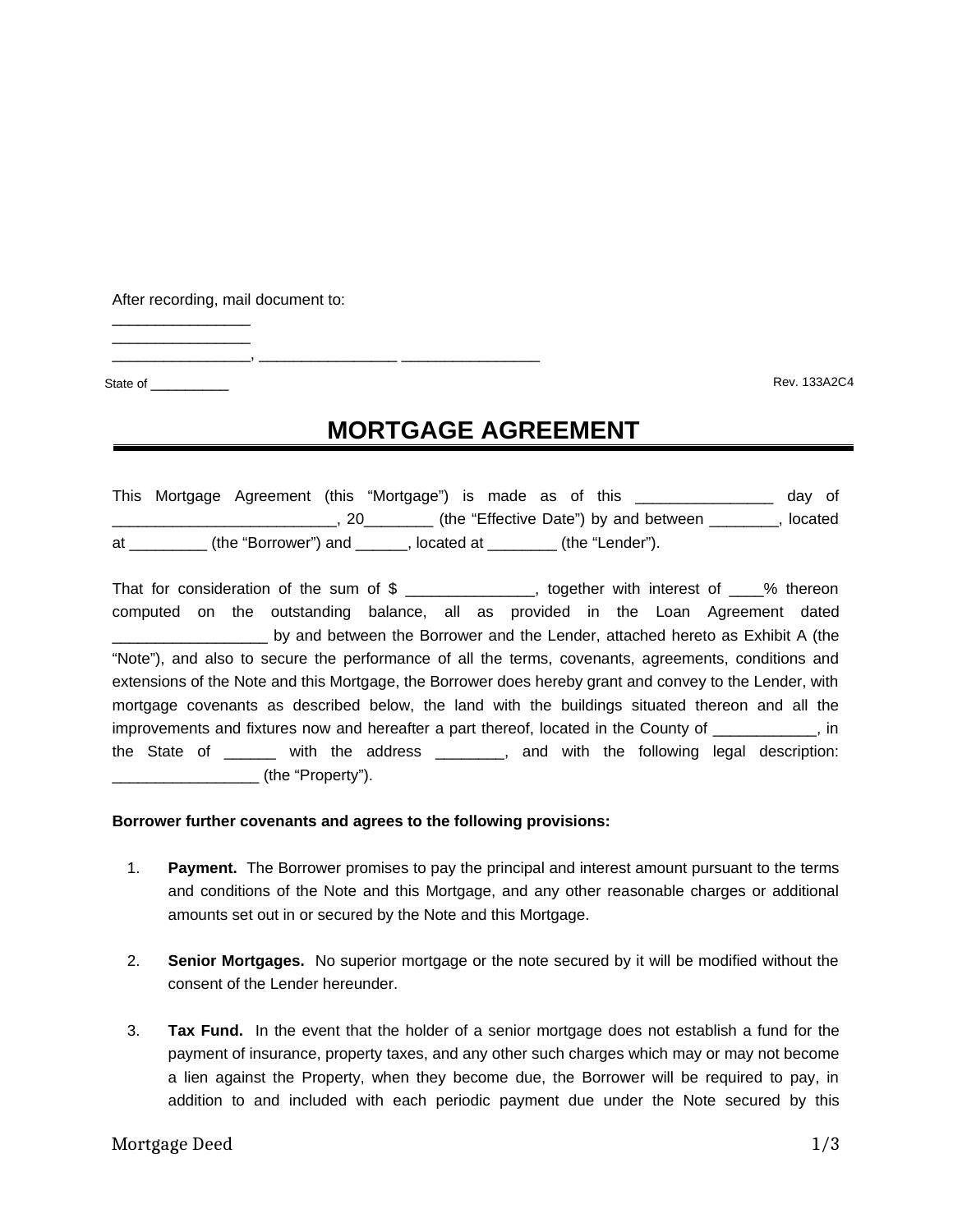Mortgage, a payment sufficient to provide a fund from which the same can be paid by the Lender when due.

- 4. **Rights of Lender.** In the event that the Borrower fails to carry out the covenants and agreements set forth herein, the Lender may do and pay for whatever is necessary to protect the value of and the Lender's rights in the mortgaged property and any amounts so paid shall be added to the principal sum due the Lender hereunder.
- 5. **Assigned Rents.** As additional security hereunder, the Borrower hereby assigns to the Lender, the Borrower's rents of the Property, and upon default the same may be collected without the necessity of making entry upon the Property.
- 6. **Acceleration upon Default.** In the event that any condition of this Mortgage or any senior mortgage shall be in default for \_\_\_\_\_\_\_ days, the entire debt shall become immediately due and payable at the option of the Lender. The Lender shall be entitled to collect all costs and expenses, including reasonable attorney's fees incurred.
- 7. **Power of Sale.** In the event of default under this Mortgage, the Lender may at its option foreclose and force a sale of the Property without a judicial proceeding.
- 8. **Security Interest.** This Mortgage is also security for all other direct and contingent liabilities of the Borrower to the Lender that are due or become due and whether now existing or hereafter contracted.
- 9. **Insurance.** Borrower shall maintain adequate property insurance on the Property in such amounts, with such company and in such form of coverage acceptable to the Lender, and the Lender shall be a named insured as its interest may appear.
- 10. **Preservation and Maintenance of Property.** The Borrower shall not commit waste or permit others to commit actual, permissive or constructive waste on the Property.
- 11. **Lawful Authority and No Encumbrances.** The Borrower further covenants and warrants to the Lender that the Borrower is indefeasibly seized of said land in fee simple; that the Borrower has lawful authority to mortgage said land and that said land is free and clear of all encumbrances except for encumbrances of record.
- 12. **Ownership Transfer.** In the event that the Borrower transfers ownership, be it either legal or equitable, or any security interest in the Property, whether voluntarily or involuntarily, the Lender may at its option declare the entire debt due and payable.
- 13. **Assignment.** The Borrower may assign all or any portion of this Agreement with written notice to the Lender. The Lender shall not assign this Agreement, in whole or in part, without the written consent of the Borrower.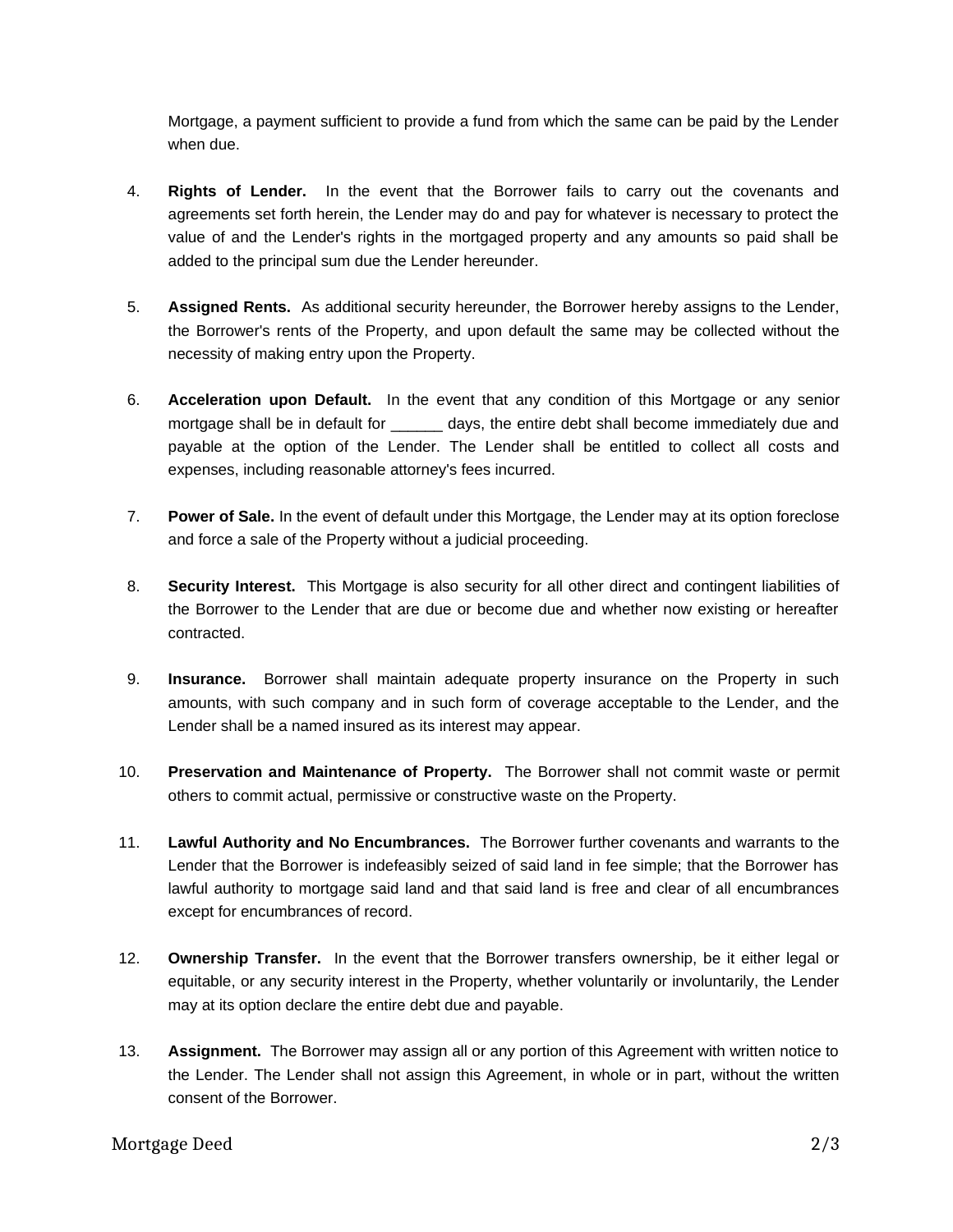- 14. **No Waiver.** No party shall be deemed to have waived any provision of this Mortgage or the exercise of any rights held under this Mortgage unless such waiver is made expressly and in writing. Waiver by any party of a breach or violation of any provision of this Mortgage shall not constitute a waiver of any other subsequent breach or violation.
- 15. **Discharge.** Upon payment in full by the Borrower of the Note and all other instruments secured by this Mortgage, this Mortgage shall be terminated, and the Lender shall provide the Borrower the appropriate notice of termination.
- 16. **Governing Law.** This Mortgage shall be governed by and construed in accordance with the laws of the State of \_\_\_\_\_\_\_\_\_\_, without giving effect to the conflict of laws principles thereof.

| <b>Borrower Name</b>      | Lender Name         |
|---------------------------|---------------------|
|                           |                     |
|                           |                     |
|                           |                     |
| <b>Borrower Signature</b> | Lender Signature    |
|                           |                     |
|                           |                     |
| <b>Witness Name</b>       | <b>Witness Name</b> |
|                           |                     |
|                           |                     |
| Witness Signature         | Witness Signature   |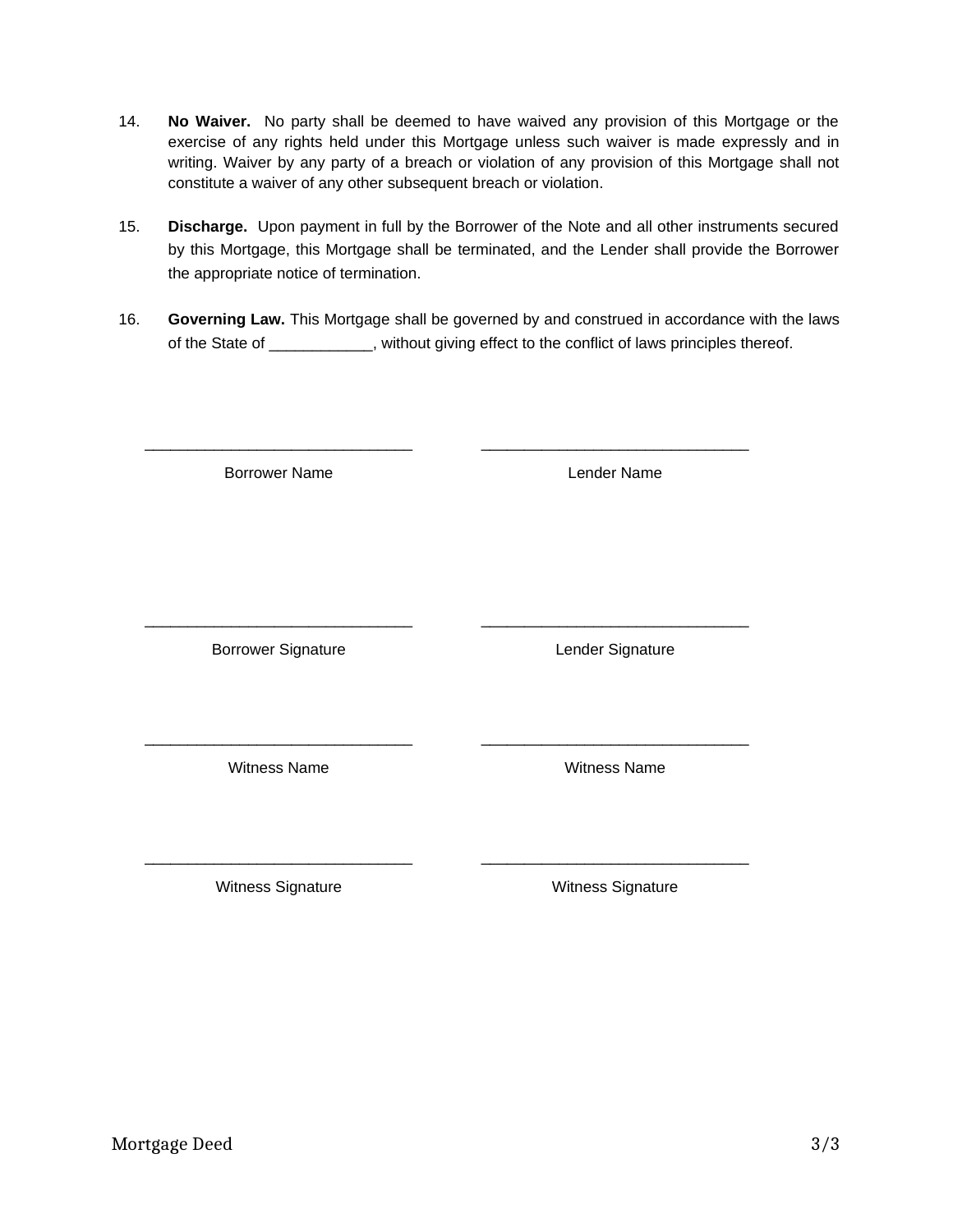## **EXHIBIT A**